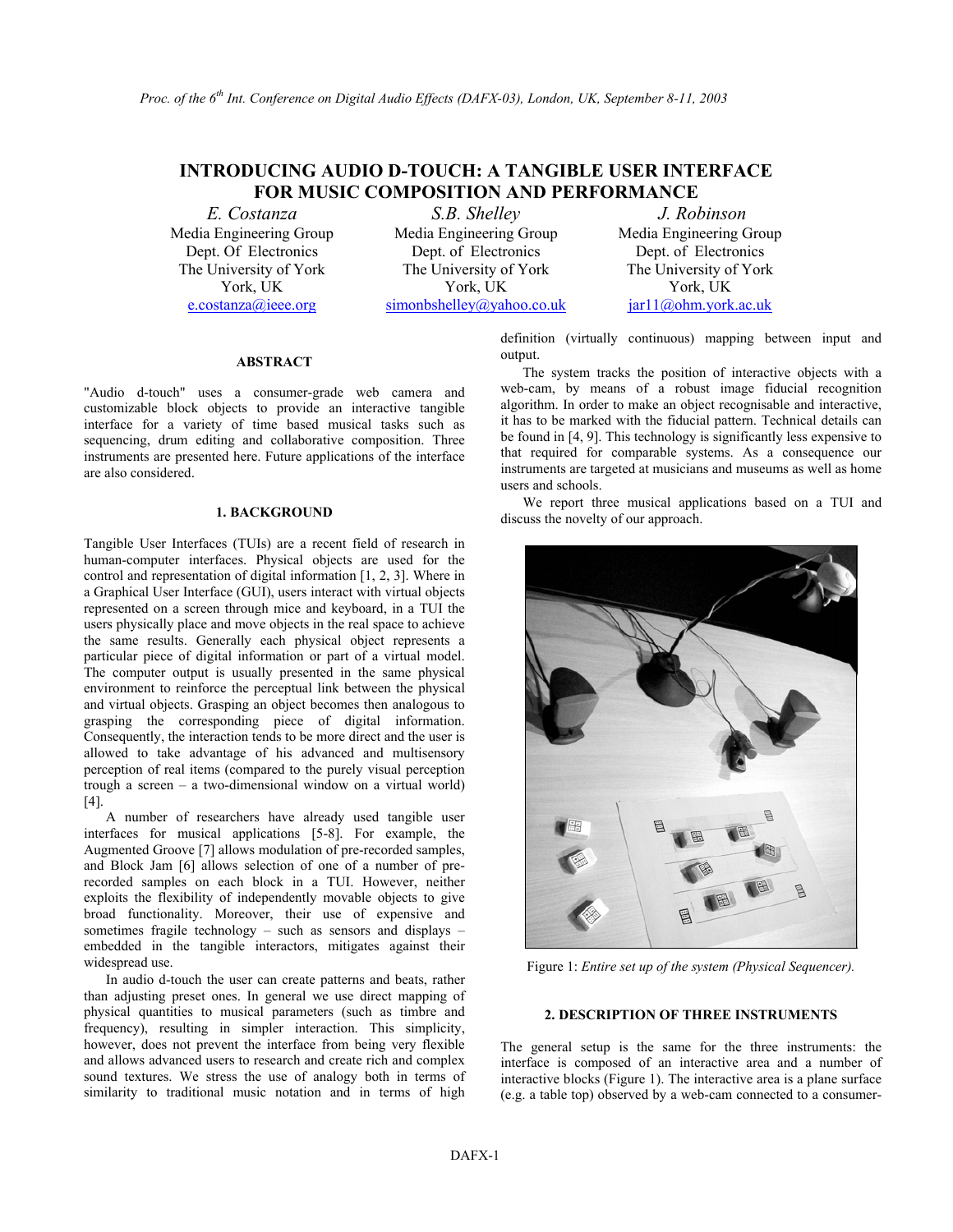grade personal computer equipped with a sound card. The web cam is positioned on a table lamp (turned off and used as a cheap stand) pointing at the surface. The computer speakers need also to be in proximity of the interface to deliver the sound to the user. The computer itself and its monitor, however, do not need to be in view. In fact the user controls the system just by grasping and moving the blocks on the interactive surface. Feedback is provided both from the audio and from the physical arrangement of the blocks (which effectively act as both input and output devices). The interface area is covered with a sheet of paper which contains four special markers used to calibrate the system, and a number of visual cues for the user. These cues depend on the specific applications as described in the following subsections. In the current implementations the sheet of paper is an A4, but the entire system can be scaled to any size so long as the ratio between the interactive area size and the block size is constant.

# **1.2.1. Augmented Musical Stave**

In the augmented stave, physical representations of musical notes can be placed on a stave drawn on an A4 sheet of paper to compose simple melodies or to teach the score notation to children. The interactive objects are rectangular blocks, about 8 by 3.2 by 1.7 centimetres in size. Each block is labelled with a fiducial symbol hidden in the shape of a musical note, or displayed next to a pause symbol. The system is shown in Figure 2. **Figure 3:** *The Tangible Drum Machine.* 



Figure 2: *The Augmented Musical Stave*.

As soon as the notes are placed on the stave, the corresponding sounds are played by the computer. The pitch depends on the vertical position of the object on the musical stave, as in standard musical score notation. The objects/notes are available in different types, each representing a different duration (semi-quavers, quavers, crotchets, minims, semi-breves, etc...). The horizontal position of the note determines the sequence in which the sounds are played. When the end of the stave is reached the program loops back to the beginning of the stave, taking into account any changes in notes and their positions. Two or more notes of the same duration can be also arranged in a chord. The interactive area can be seen as a bar in terms of musical notation, the length of which is determined by the notes and rests that are placed within it.

#### **2.2. Tangible Drum Machine**

Loop based drum machines have proven very popular especially in the field of dance music. They allow users to produce drum beats and to some extent edit them as they are playing. The output of such a device can be connected to an amplifier or an audio mixer to be used in live performance as well as recording. However, the interfaces involved with such machines are often quite difficult to use and to make slight changes often involves a confusing sequence of button pressing.



The set-up for this application is similar to that of the augmented musical stave and it is shown in Figure 3. The augmented surface is again covered with an A4 sheet of paper. Rather than a musical stave, a grid is displayed to provide a visual cue for the user. This yields an interface where the user can build complex drum rhythms and naturally adjust them by moving the blocks.

This time the interactive objects (square based blocks about 2.8 by 2.8 by 2 centimetres in size) represent drum sounds in a loop. Their position on the horizontal axis determines the time they are played within the loop, while their position on the vertical axis determines different drum sounds. As with the stave, different types of objects are available. These different types of interactive object correspond to different sound volumes (to allow accents in the beat). This yields an interface where the user can build complex drum rhythms and naturally adjust them by moving the physical blocks. Compared to most drum machines our Tangible Drum Machine is very responsive to subtle adjustments in the timing of the samples. The resolution of the camera is sufficient to provide a fine time quantisation.

An additional feature that was noticed only after the implementation of the application is the ability to temporarily mute parts of the drum sequence by covering the fiducial symbols with a hand or similar object.

# **2.3. Physical Sequencer**

In the physical sequencer the users can record live input connected to the sound card "on the blocks", and then physically arrange the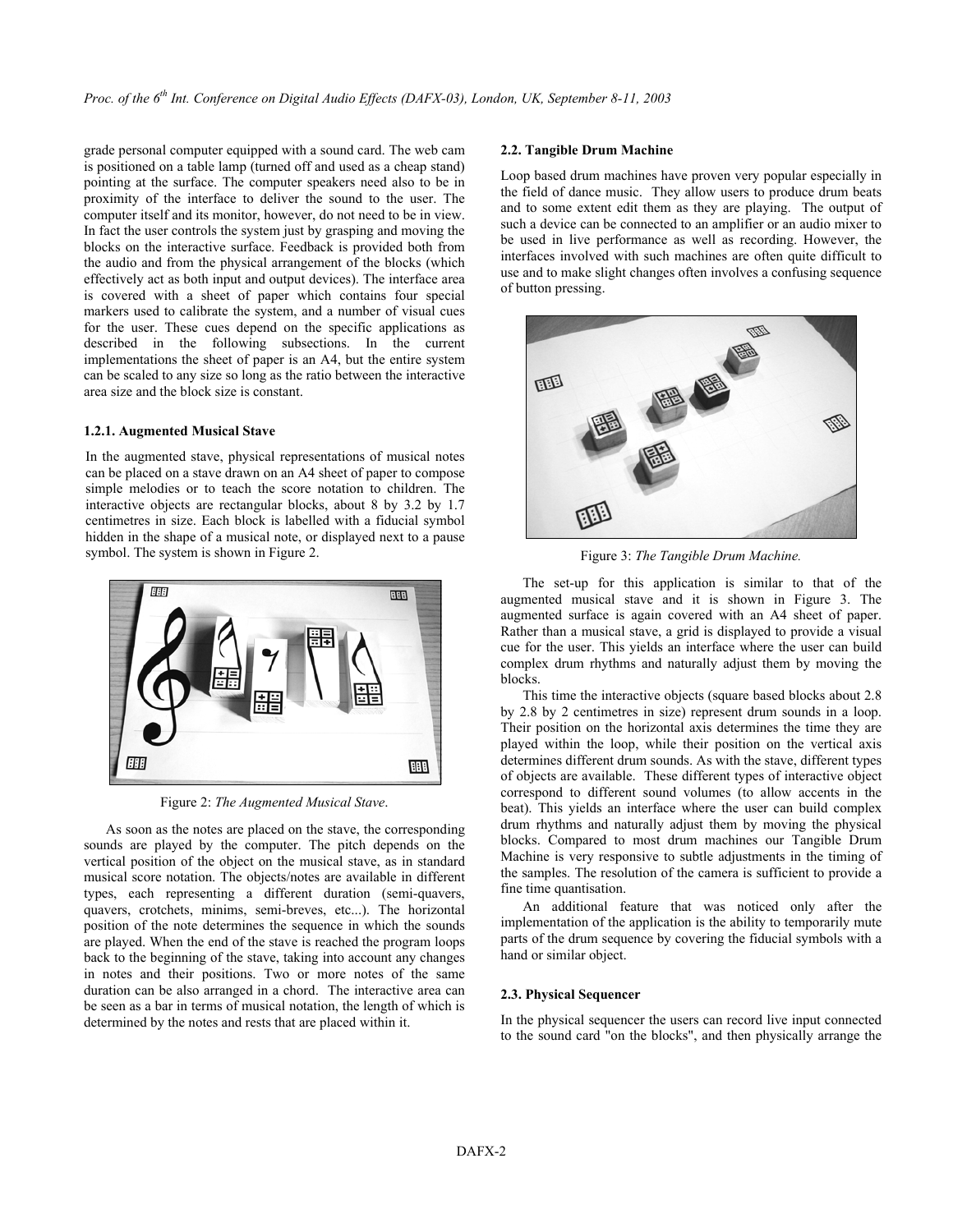blocks on the interface to create a sequence which is continuously played in a loop. It is also possible to apply digital audio effects to the samples such as reverberation and change of playback speed.



Figure 4: *The Physical Sequencer, overview.*

The interactive objects are wooden rectangular blocks of size about 2.5 by 4 by 2 centimetres. The blocks are marked with different colours, each colour corresponds to a different sound. The interactive area is divided in two main sections: the *tracks* area and the *control* area. Two tracks occupy the most of the interface. If a block is placed in one of the tracks its vertical position with respect to the track determines the volume, while (similarly to the drum machine) its horizontal position determines the trigger instant. The tracks have been replicated two times to allow different samples at the same time and at the same volume level. Multiple blocks of the same type can be used to repeat the same sample multiple times in a cycle. This feature can be used to build rhythmic patterns or to play with phase differences with longer samples. The number of tracks has been limited to two because of the limited size of the interface. It has been observed that even increasing the number to three becomes impractical, as the tracks become too narrow to allow an acceptable level of control over the volume of the sounds.

The "active areas" above the tracks allow the users to perform actions such as recording a new sample onto a block, or applying an audio effect to the sample; this is done by placing the block of interest on the relative area. There are five active areas. One is used for recording new samples, three are used to apply audio effects to individual samples and the final active area is used to remove any effects that have previously been applied to a sample. For the recording function, the current audio input is sampled until the block is removed from the active area. The recording does not start instantly, but only at the beginning of the next cycle. To reduce synchronization problems derived from this lag, any silence at the beginning of the sampled sound is automatically removed. An audio effect can be applied to a sample by placing a block in one of the three active designated for audio effects. The result is that the corresponding sound of that block (and all other blocks with the same label) is manipulated in real-time based on an audio processing algorithm. It is possible to apply more than one effect to the same sample by consecutively placing a block in more than one audio effect area. The audio effects consist of a simple reverb implementation, a resonance filter and a chorus effect. The parameters of these effects are fixed for simplicity. The orientation of each block determines its playback speed, allowing some tone variation.



Figure 5: *The Physical Sequencer, detail*.

#### **3. IMPLEMENTATION**

The interactive objects are "seen" by the computer through the web-cam using the fiducial recognition system described in [9]. Each physical object is labelled with a special black and white symbol which is easily found by the computer. The system is fairly robust to illumination variations and shadows, even using a low cost web camera. The algorithm produces the coordinates and type (class) of each object seen by the camera. In the case of the instruments the block position is relative to the sheet of paper, which has four symbols printed on it. The fiducial recognition system has been implemented in the form of a toolkit for the development of tangible user interfaces, as reported in [4]. The vision algorithms are wrapped as a separate software layer.

The information produced by the fiducial recognition system is then used as input for the sound synthesis. All of the three configurations have been implemented with sampling synthesis using the Synthesis ToolKit (STK) [10], an open source set of classes for audio signal processing and algorithmic synthesis. One of the STK instrument classes – the *drummer* class – served as a starting point for the development of the sound engine of each of our configurations. A controller class is used to interface the fiducial recognition system with the sound synthesis class in a multi-thread environment. The sound engine was developed to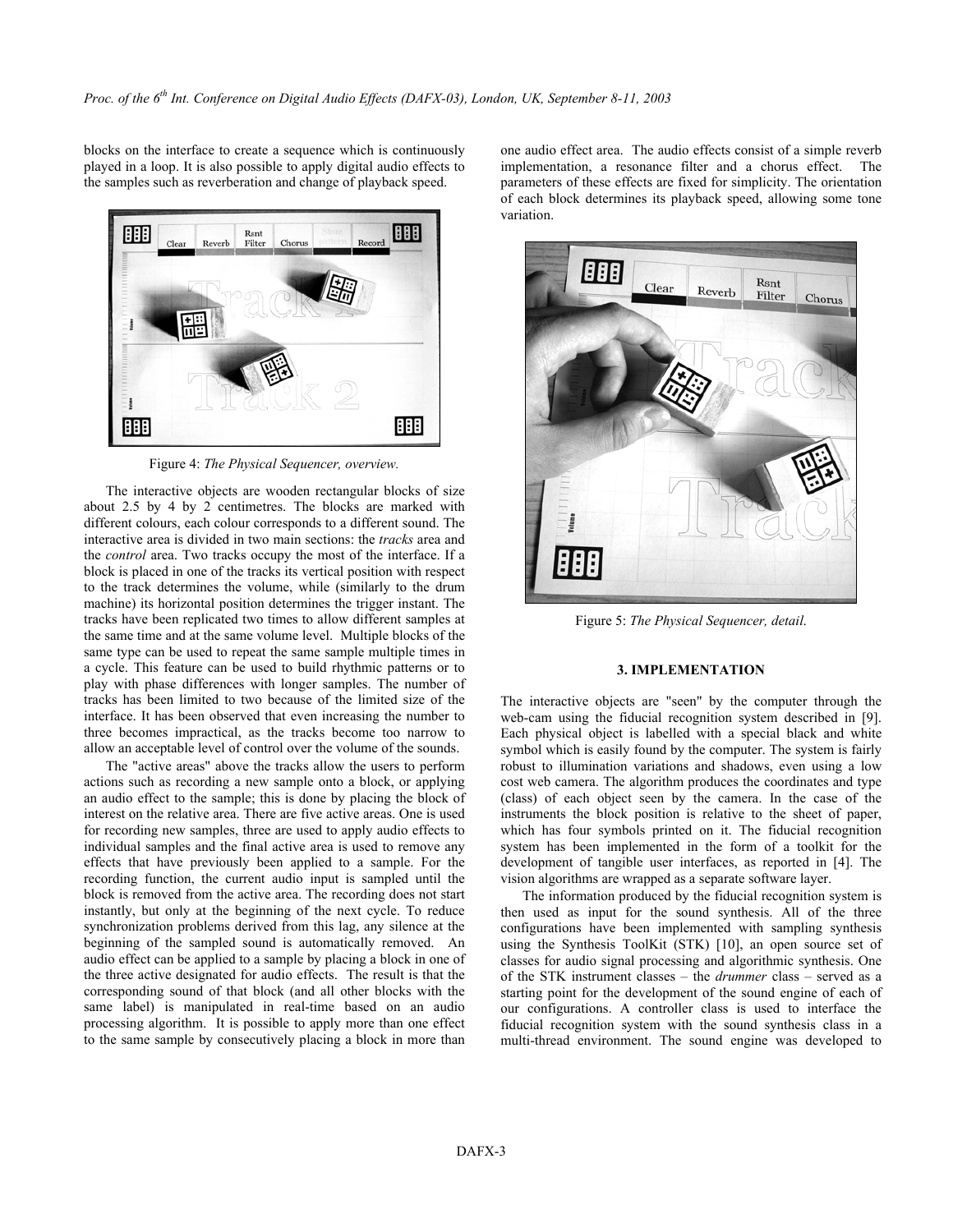handle the polyphonic playback of musical samples. In the case of the Augmented Musical Stave and Tangible Drum Machine the samples are pre-set in the instrument and the engine performs only a playback function. For the Physical Sequencer, sounds are also recorded from the sound card input and stored on the disk. The same engine handles the application of audio effects to the individual samples. The effects used are also implemented using STK classes. The reverb effect – based on the 'JCRev' class – uses a series of three all-pass filters, followed by four parallel comb filters and two decorrelation delay lines in parallel at the output. The resonance filter was implemented using the 'BiQuad' class, which creates a two-pole, two-zero digital filter. This class is used to create a filter with a resonance in the frequency response while maintaining a constant filter gain. The STK class 'chorus' is used to implement the chorus effect.

This technique has allowed us to obtain the desired result with the time and hardware resources available. As reported in section 5, we are interested in the possibility of applying this user interface to other synthesis methods.

#### **4. DISCUSSION**

The approach presented can be compared with existing software based on GUIs. General advantages of TUIs have been discussed in [1, 2, 4, 11], and their benefits to musical applications are observed in [5, 6]. For example, using tangible interfaces as input allows "space multiplexing" rather than "time multiplexing" (as in GUIs). Different functions and devices are independently and simultaneously accessible. Hence, the interface can be used with both hands, and by several users at the same time. Furthermore, the simple mapping that we have chosen for our interface allows anyone to play and enjoy the experience of producing sounds, without requiring background computer knowledge.

#### **4.1. Informal User Evaluation**

A prototype of each instrument has been informally tested by a group of people with varied musical backgrounds; from a music academic to someone with little or no experience in music composition. Each enjoyed interacting with the instruments and were able to make interesting and varied compositions. We noticed that everyone who used the sequencer employed originality and imagination when choosing the source of the sounds they wanted to record, and seemed to be gripped by the mystery and exploration involved with producing different musical sequences with the samples. It was pointed out, however, that it is sometimes hard to tell what point of the loop was being played at any particular time. This could be resolved by some extra visual or audio feedback.

Our drum machine and sequencer provide a very fine quantization, encouraging the production of rhythms that are unusual and interesting. Some of the test users tried to compose audio loops arranging the blocks in geometric shapes (e.g. to "see what a triangle sounds like").

Users also noticed a number of advantages coming from not using a GUI and therefore not needing to stare at a computer monitor. Firstly there is simply the aesthetic appeal of using such a system. People who were used to producing computer music enjoyed the fresh approach of controlling very precise information by manipulating simple blocks on a surface. Users were invited to experiment by closing their eyes and relying only on their senses of touch and hearing. They were still able to manipulate the sounds, and in some cases preferred this "blind" interaction. The three instruments have also been demonstrated to visually impaired users who enjoyed the interaction, despite the fact that the interface had not yet been optimized for this purpose.

#### **4.2. Applications**

The instruments can be used in different contexts, ranging from composition and performance to play and education. This is in virtue of their low cost, flexibility and scalability. The image processing approach allow the system to be implemented in different sizes, the only constraint arising from the camera resolution, which determines the ratio between the interactive area size and the object size. With a consumer grade web-cam (resolution 640x480 pixels) this ratio is about 100:1. In practical terms, a large scale interface can be used in a public space, as an installation or in an educational environment, a small scale one is portable and more suitable for a personal use.

Interest for musical interfaces for children has been expressed in [12]. Children from a very early age, before even learning to pick up a pen, would be able to create music by placing the objects on the stave, building a connection between the somewhat unnatural way in which music is represented in a musical score and the sounds that it represents. It has been suggested that the system could be a teaching aid for the Suzuki method. The instrument has been played and informally evaluated by four music educators and others involved in music therapy. Their feedback has lent weight to our belief that the interface will support student learning, and has suggested a number of lines of future development.

#### **5. FUTURE DEVELOPMENTS**

We are currently arranging formal subjective testing on the interfaces. To simplify the analysis of the results we plan to ask the testers to perform simple tasks using our interface and a similar GUI based application.

Further work will focus on enhancing the usability of the instruments. It has been noticed that the forced timing given by the automatic sweep without visual feedback confuses some users, especially those who are not familiar with music technology software. We also aim at optimizing the interface for visually impaired users moving from visual to tactile cues to distinguish different blocks. Elements on the interactive surface (such as active areas) should also be marked with tactile features.

As mentioned in section 3, we are interested in exploring the potentialities of the interface from the applications point of view (including use in music therapy). A particular area of interest would be to use the interface for a real time instrument, using different "active areas" and different blocks to control its parameters using appropriate mapping. The interface would then be generalized as a controller for musical applications. Such